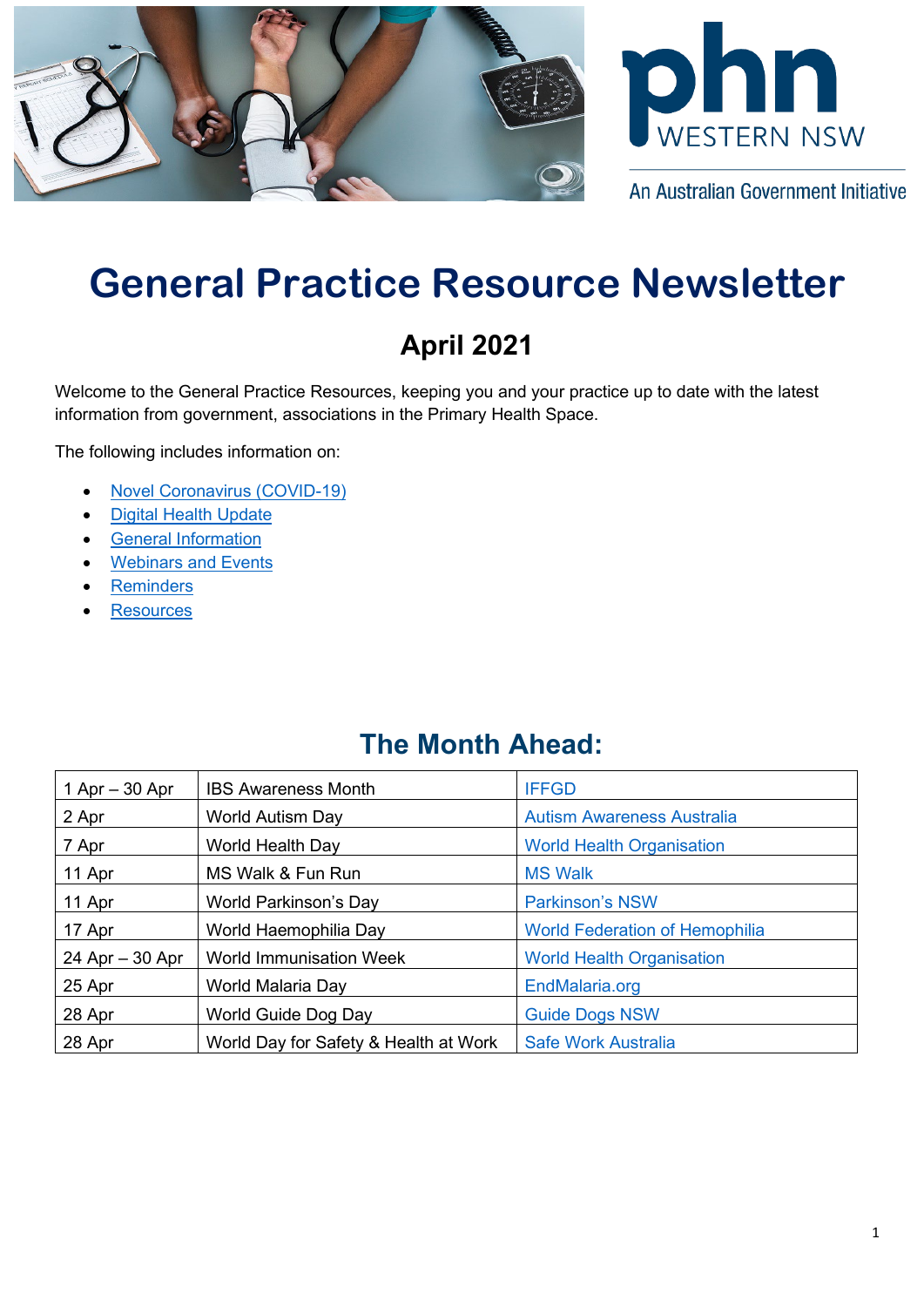# **NOVEL CORONAVIRUS (COVID-19)**

The WNSW PHN Website is updated daily with the latest information, including Information Lines, Self-Quarantine Guidelines, Patient Care and printable resources for GP's and ED's, as well as links to the Department of Health, NSW Health, RACGP, WHO and more.

**<https://www.wnswphn.org.au/coronavirus>**

**<https://www.wnswphn.org.au/covid19vaccinations>**

#### **Updated and new MBS Items for COVID-19**

- **[Download the MBS Quick Guide to COVID-19 Items here](https://www.wnswphn.org.au/uploads/documents/newsletters/GP%20Resources%20April%202021/mbs_card_mar21_covid-19_items.pdf)**
- **[Download the MBS Quick Guide here](https://www.wnswphn.org.au/uploads/documents/newsletters/GP%20Resources%20April%202021/mbs_card_mar21.pdf)**
- **[Access the MBS COVID-19 Vaccine Suitability Assessment Service Fact Sheet here](https://www.wnswphn.org.au/uploads/documents/newsletters/GP%20Resources%20March%202021/MBS%20Covid-19%20Vaccine%20Suitability%20Assessment%20Service%20(002).pdf)**

#### **Updated COVID-19 Vaccination Resources**

The Commonwealth Department of Health and NSW Health are continually updating its range of COVID-19 Information resources, including information for providers and patients, site requirements, consent, and clinical posters.

Updated Resources:

- **[Phase 1B COVID-19 Vaccine roll-out Information for GPs](https://www.wnswphn.org.au/uploads/documents/newsletters/GP%20Resources%20March%202021/covid-19-vaccination-phase-1b-covid-19-vaccine-roll-out-general-practical-guidance%20(002).pdf)**
- **[Aboriginal and Torres Strait Islander Vaccination Provider toolkit](https://aus01.safelinks.protection.outlook.com/?url=https%3A%2F%2Fwww.health.gov.au%2Fresources%2Fcollections%2Faboriginal-and-torres-strait-islander-vaccine-provider-kit%23vaccine-provider-kit&data=04%7C01%7Canthony.thompson%40wnswphn.org.au%7Ce02ccb6fdac74b372a3308d8f3f64acb%7C3a417f0a466542e0a2cb686915490e8a%7C0%7C0%7C637527586419650808%7CUnknown%7CTWFpbGZsb3d8eyJWIjoiMC4wLjAwMDAiLCJQIjoiV2luMzIiLCJBTiI6Ik1haWwiLCJXVCI6Mn0%3D%7C1000&sdata=ybsbsJI%2FFScyWYCze1SXzeb2sQC8whj343P7IY%2B46AE%3D&reserved=0)**
- **[Aboriginal and Torres Strait Islander Vaccination Provider poster](https://www.wnswphn.org.au/uploads/documents/newsletters/GP%20Resources%20April%202021/covid-19-vaccination-poster-aboriginal-and-torres-strait-islander-vaccine-providers-posters-pdf-covid-19-vaccination-site-aboriginal-and-torres-strait-isla%20(002).pdf)**
- **[MBS COVID-19 Vaccine Suitability Assessment Service](https://www.wnswphn.org.au/uploads/documents/newsletters/GP%20Resources%20March%202021/MBS%20Covid-19%20Vaccine%20Suitability%20Assessment%20Service%20(002).pdf)**
- **[COVID-19 vaccination decision guide for frail older people](https://www.wnswphn.org.au/uploads/documents/newsletters/GP%20Resources%20March%202021/covid-19-vaccination-covid-19-vaccination-decision-guide-for-frail-older-people-including-those-in-residential-aged-care-facilities%20(002).pdf)**
- **[Patient Leaflet: "After Your COVID-19 Vaccine \(AstraZeneca\)"](https://www.wnswphn.org.au/uploads/documents/newsletters/GP%20Resources%20April%202021/Patient%20Leaflet%20covid-19-vaccination-after-your-astrazeneca-vaccine%20(002).pdf)**
- **[Adult Vaccination Record for Adults](https://www.wnswphn.org.au/uploads/documents/newsletters/GP%20Resources%20March%202021/adult_vaccination_record%20(002).pdf)**

**[Access the Department of Health COVID-19 Information Resources here](https://aus01.safelinks.protection.outlook.com/?url=https%3A%2F%2Fwww.health.gov.au%2Fresources%2Fcollections%2Fcovid-19-vaccination-advice-for-covid-19-vaccine-providers&data=04%7C01%7Canthony.thompson%40wnswphn.org.au%7Ccac1ebabe9be47e0d7c008d8d211655d%7C3a417f0a466542e0a2cb686915490e8a%7C0%7C0%7C637490319441201211%7CUnknown%7CTWFpbGZsb3d8eyJWIjoiMC4wLjAwMDAiLCJQIjoiV2luMzIiLCJBTiI6Ik1haWwiLCJXVCI6Mn0%3D%7C1000&sdata=kOUxhyn5NyX8uYME3jF9VlGZFHlUgfsYs9c8XwxUgz8%3D&reserved=0)**

# **DIGITAL HEALTH UPDATE**

<span id="page-1-0"></span>In this month's Digital Health Update:

- The Importance of the Australian Immunisation Register (AIR)
- Uploading Shared Health Summary to My Health Record
- NASH PKI Certificate renewals
- Electronic Prescribing

**[Download the Digital Health Update for April](https://www.wnswphn.org.au/uploads/documents/newsletters/GP%20Resources%20April%202021/Digital%20Health%20Update_April2021Update.pdf) 2021 here**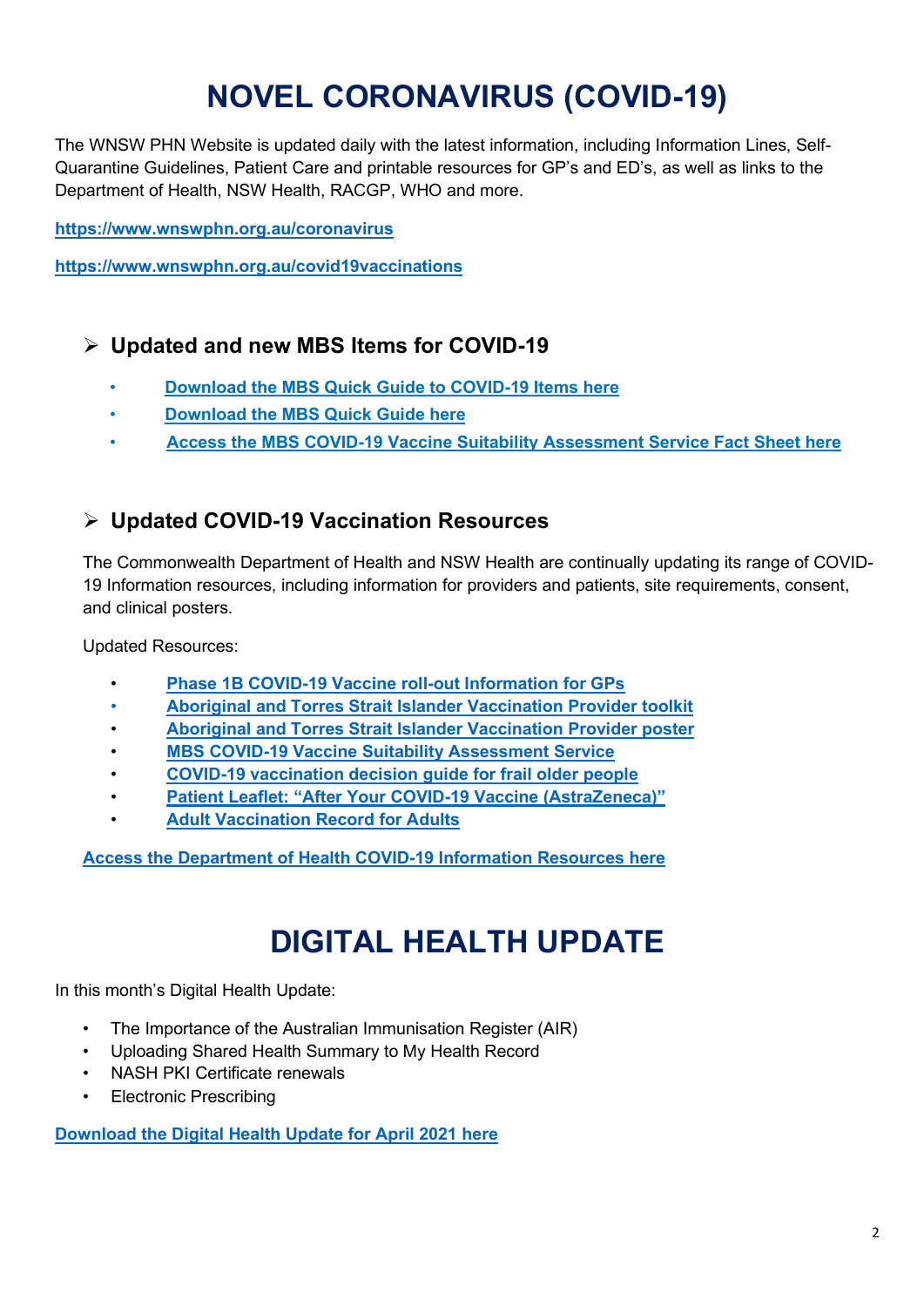# **GENERAL INFORMATION**

## <span id="page-2-0"></span>**Request an Authority Using Online PBS Authorities in HPOS**

Approved prescribers no longer need to call to request PBS authority approval for:

- most PBS items (but not some complex written Authority Required items)
- increased quantities or repeats for those items.

PBS authority approvals online can be requested through either:

- PBS Authorities on Health Professional Online Services (HPOS)
- upgraded clinical and prescribing software, when available.

PBS written authority documents can also be submitted using Form Upload in HPOS. You can use this function through HPOS Messages. Form upload lets you securely send messages with forms and supporting documents directly to us. This function confirms forms have been received and there's no postal delays.

#### **[Learn more about form upload in HPOS](https://www.servicesaustralia.gov.au/organisations/health-professionals/topics/form-upload-hpos/35906)**

**[Access the Requesting an Authority using Online PBS Authorities in HPOS Information here](https://www.servicesaustralia.gov.au/organisations/health-professionals/services/medicare/pbs-prescribers/resources/request-authority-using-online-pbs-authorities-hpos)**

#### **National Crisis Support and Advice Lines**

WNSW PHN has collated an up-to-date quick guide of Crisis Support and Advice Lines that are available to residents in our region.

**[Download the National Crisis Support and Advice Lines Quick Guide here](https://www.wnswphn.org.au/uploads/documents/newsletters/GP%20Resources%20April%202021/National%20Crisis%20Support%20and%20Advice%20Services.pdf)**

#### **New and amended PBS listings**

Services Australia has released new and amended PBS listings today together with a **[Frequently Asked](https://aus01.safelinks.protection.outlook.com/?url=https%3A%2F%2Faapm.memnet.com.au%2Fmemberselfservice%2FDistributionTracking%2FTrackLinks.aspx%3Fhref%3Dhttps%25253A%25252F%25252Fwww.aapm.org.au%25252FKnowledge-Hub%25252FLatest-News%25252Ffaqs-for-new-and-amended-pbs-listings-from-01-march-2021-faqs%26record%3Dad4dee4b-10a4-46e2-b92f-43a42c7052f5&data=04%7C01%7Canthony.thompson%40wnswphn.org.au%7C40b3221a0ce64dda8be308d8dd2106de%7C3a417f0a466542e0a2cb686915490e8a%7C0%7C0%7C637502481203859849%7CUnknown%7CTWFpbGZsb3d8eyJWIjoiMC4wLjAwMDAiLCJQIjoiV2luMzIiLCJBTiI6Ik1haWwiLCJXVCI6Mn0%3D%7C1000&sdata=CMSGuTRg7Zof89%2F3juaeiLuJ02HcGQ8kj%2BmjMC6HjEs%3D&reserved=0)  [Questions \(FAQs\)](https://aus01.safelinks.protection.outlook.com/?url=https%3A%2F%2Faapm.memnet.com.au%2Fmemberselfservice%2FDistributionTracking%2FTrackLinks.aspx%3Fhref%3Dhttps%25253A%25252F%25252Fwww.aapm.org.au%25252FKnowledge-Hub%25252FLatest-News%25252Ffaqs-for-new-and-amended-pbs-listings-from-01-march-2021-faqs%26record%3Dad4dee4b-10a4-46e2-b92f-43a42c7052f5&data=04%7C01%7Canthony.thompson%40wnswphn.org.au%7C40b3221a0ce64dda8be308d8dd2106de%7C3a417f0a466542e0a2cb686915490e8a%7C0%7C0%7C637502481203859849%7CUnknown%7CTWFpbGZsb3d8eyJWIjoiMC4wLjAwMDAiLCJQIjoiV2luMzIiLCJBTiI6Ik1haWwiLCJXVCI6Mn0%3D%7C1000&sdata=CMSGuTRg7Zof89%2F3juaeiLuJ02HcGQ8kj%2BmjMC6HjEs%3D&reserved=0)** document relating to access and use of the Online PBS Authorities System.

This information relates to the administration of these listings by Services Australia. For further information on broader PBS changes, please visit **[the PBS website](https://aus01.safelinks.protection.outlook.com/?url=https%3A%2F%2Faapm.memnet.com.au%2Fmemberselfservice%2FDistributionTracking%2FTrackLinks.aspx%3Fhref%3Dhttps%25253A%25252F%25252Fwww.pbs.gov.au%25252Fpbs%25252Fhome%26record%3Dad4dee4b-10a4-46e2-b92f-43a42c7052f5&data=04%7C01%7Canthony.thompson%40wnswphn.org.au%7C40b3221a0ce64dda8be308d8dd2106de%7C3a417f0a466542e0a2cb686915490e8a%7C0%7C0%7C637502481203859849%7CUnknown%7CTWFpbGZsb3d8eyJWIjoiMC4wLjAwMDAiLCJQIjoiV2luMzIiLCJBTiI6Ik1haWwiLCJXVCI6Mn0%3D%7C1000&sdata=8vHZtyI5l8VxCZvQS4VAL3YrmyE61x%2F7th0CbwCPg%2FA%3D&reserved=0)**.

#### **2021 Influenza Vaccination Provider Toolkit Launched**

The 2021 Influenza Vaccination Provider Toolkit has been released.

**[Download the Influenza Vaccination Provider toolkit \(March 2021 Update\) here](https://www.health.nsw.gov.au/immunisation/Publications/flu-provider-toolkit.pdf)**

**Access the [Seasonal influenza vaccination 2021 information here](https://www.health.nsw.gov.au/immunisation/Pages/flu.aspx)**

**[Download the 2021 Seasonal Influenza Vaccination Information for GPs and ACCHOs here](https://www.wnswphn.org.au/uploads/documents/newsletters/GP%20Resources%20April%202021/Fax%20to%20GPs%20and%20ACCHOs%20re%20influenza%20Feb%202021.pdf)**

**[Download the 2021 Information for Obstetricians, Gynaecologists and Maternity Services here](https://www.wnswphn.org.au/uploads/documents/newsletters/GP%20Resources%20April%202021/H21%2040048%20%20Fax%20to%20obstetricians%20and%20maternity%20services%20re%20influenza%202021Final.pdf)**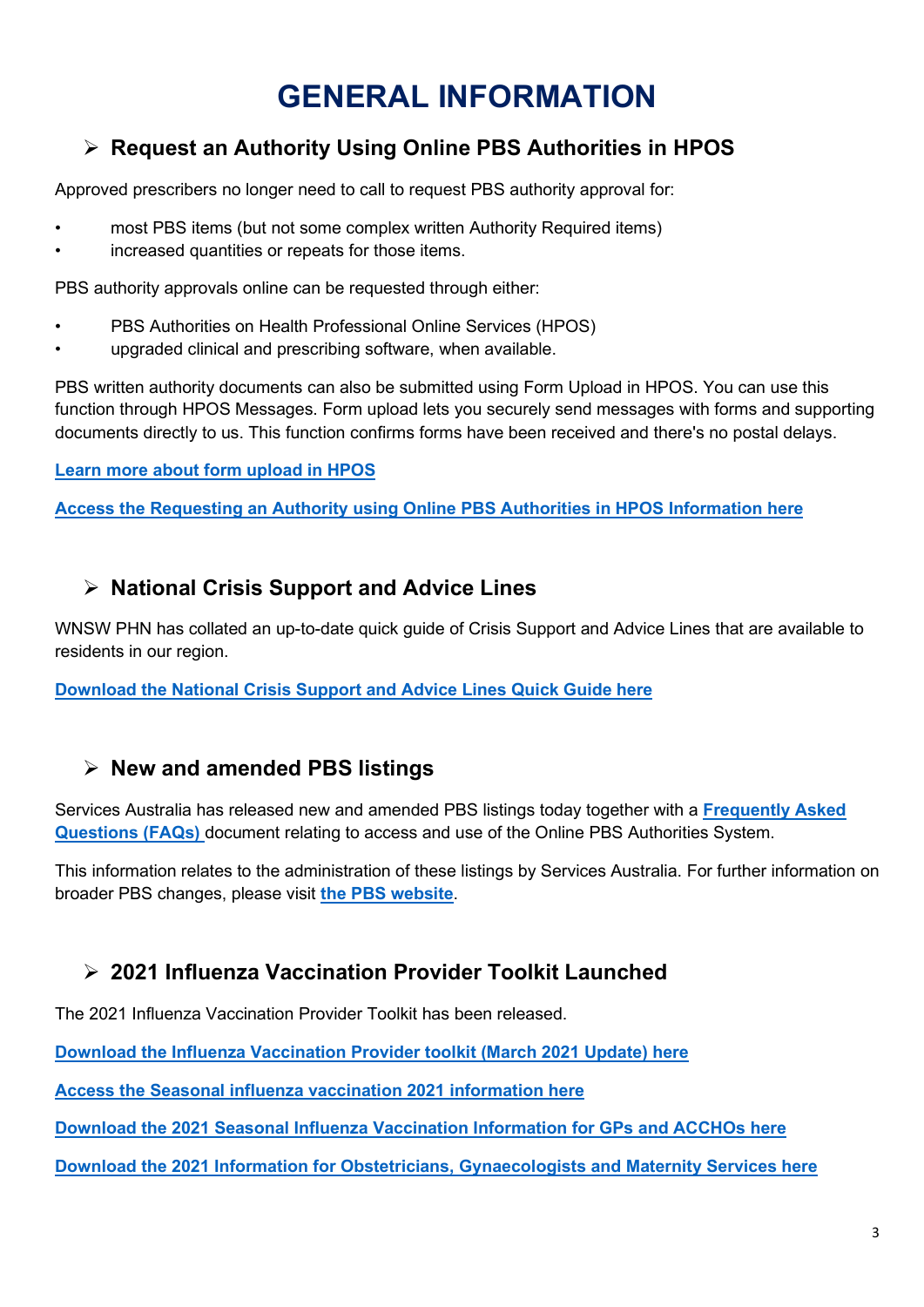## **ATAGI: Seasonal Influenza Vaccines in 2021**

The Australian Technical Advisory Group on Immunisation (ATAGI) has released its 2021 Influenza Statement on the administration of seasonal influenza vaccines.

It includes information about:

- the influenza vaccines available for use in Australia in 2021, by age
- influenza virus strains included in the 2021 seasonal influenza vaccines
- timing of vaccination, including the timing of influenza and COVID-19 vaccines
- vaccination for pregnant women
- eligibility for influenza vaccines funded under the National Immunisation Program (NIP)

• medical conditions that are associated with an increased risk of influenza complications.

**[Access the ATAGI Advice on Seasonal Influenza Vaccines in 2021 factsheet here](https://campaigns.heartfoundation.org.au/ambassador-program/)**

## **Important reminder for Practices using authentication file number to access the Australian Immunisation Register (AIR)**

Healthcare professionals and support staff are requested to transition to access the AIR site using HPOS and an individual PRODA account. Access to the AIR site using authentication files will be switched off soon.

PRODA is an online identity verification system and allows healthcare professionals to securely access government online services. Once a PRODA account is established, a number of services can be accessed, including HPOS and the AIR. Depending on the type of user, these services can be accessed either as an individual; a delegate of an individual or as a member of an organisation.

The Services Australia website provides further information and instructions on:

- **[PRODA access and registration as an individual and an organisation](https://www.servicesaustralia.gov.au/organisations/business/services/proda-provider-digital-access)**
- **[Linking HPOS to your PRODA account and accessing the AIR](https://www.servicesaustralia.gov.au/organisations/business/topics/adding-and-linking-hpos-air/53136)**

Important note: If your organisation has already registered to use HPOS to access the AIR site, Authentication Files should not be used and must be deleted from practice personal computers. Accessing the AIR site using HPOS provides improved security features designed to provide appropriate control over access to an individual's immunisation records. An Authentication File is deleted in the same way that a document or other file is deleted eg. (if using Microsoft, right click on file, select delete, select Yes ).

#### **Further Information:**

PRODA: **<http://www.servicesaustralia.gov.au/proda>**

Telephone: 1800 700 199

HPOS: **<http://www.servicesaustralia.gov.au/hpos>**

Telephone: 1800 700 199

AIR: **<http://www.servicesaustralia.gov.au/hpair>**

Telephone: 1800 653 809 (general enquiries)

Telephone: 1300 650 039 (AIR intranet help)

WNSW PHN: Michelle Droulers 0418 713 979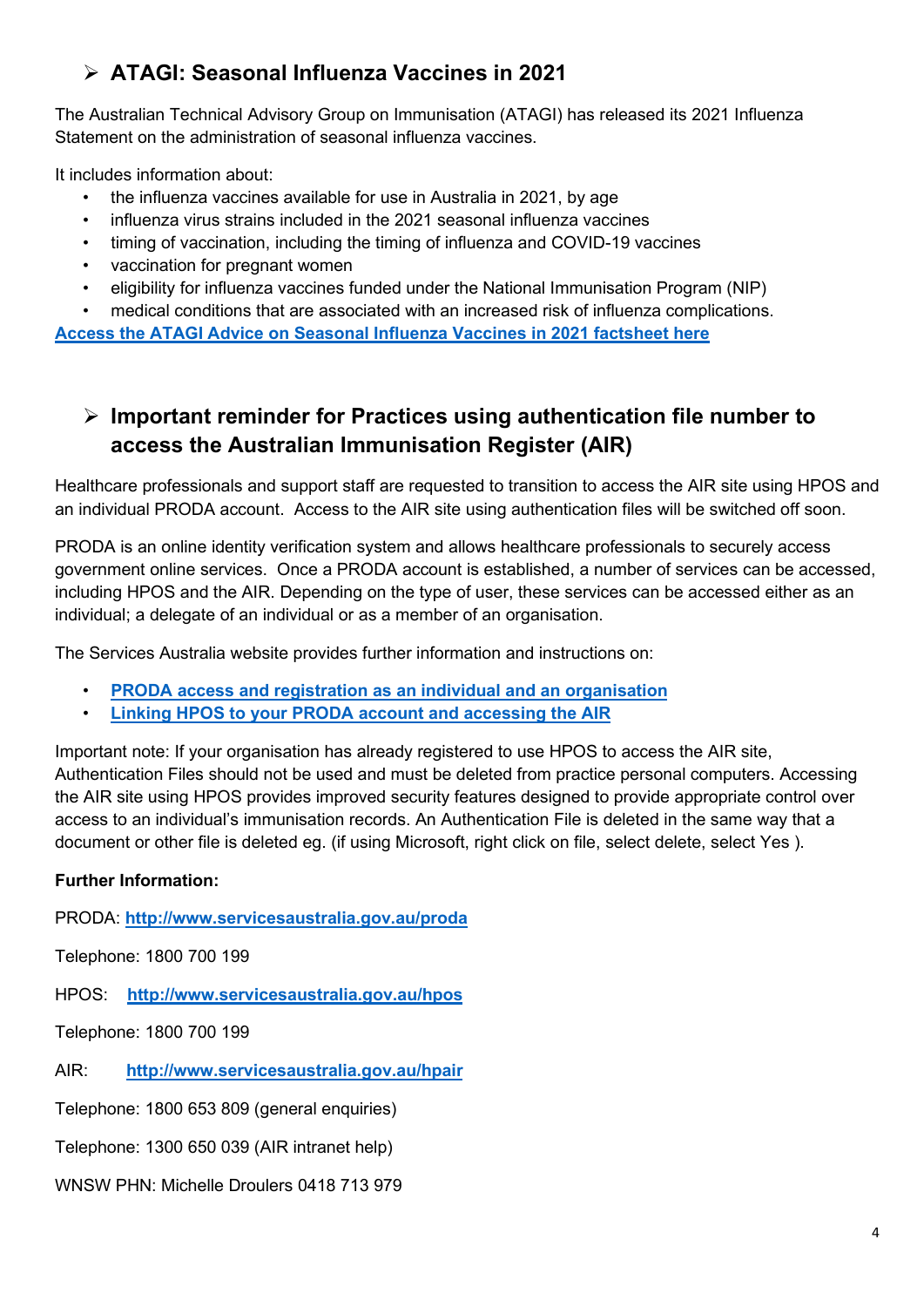## **WNSW LHD Specialist Intellectual Disability Health Team**

WNSW Local Health District has issued a new Fact Sheet for its Specialist Intellectual Disability Health Team.

**[Download the WNSW LHD Specialist Intellectual Disability Health Team Fact Sheet here](https://www.wnswphn.org.au/uploads/documents/newsletters/GP%20Resources%20April%202021/WNSWLHD%20fact%20sheet.%20GP.pdf)**

### **Streptococcus Alert Issued by Walgett AMS**

There is currently a health concern among children within the community caused by a bacteria called streptococcus.

Streptococcus causes a wide range of disease in children, from mild illnesses such as tonsillitis and skin infections, to more severe infections which can cause kidney inflammation.

**[Download the Information from Walgett AMS here](https://www.wnswphn.org.au/uploads/documents/newsletters/GP%20Resources%20April%202021/UPDATE%20-%20INFORMAITON%20SHEET.docx)**

### **Reframing Children's Mental Health**

A new toolkit, by the FrameWorks Institute and the Emerging Minds: National Workforce Centre for Child Mental Health (NWC), has been developed, based on research about how practitioners understand children's mental health, and how their understanding impacts their support for policies to promote better mental health outcomes for Australia's children. It is intended to support child mental health experts and organisations who communicate about children's mental health to create messages that resonate and inspire positive change.

**[Access the toolkit here](https://aus01.safelinks.protection.outlook.com/?url=https%3A%2F%2Fsender9.zohoinsights.com%2Focgeturl%2F2d6f.327230a%3Fl%3Db23169e1-91d0-11eb-a06b-5254005f6e3c%26m%3Db1b7a600-91d0-11eb-b786-525400fa05f6%26h%3D9d972bc2545b3f6a0cd053646fc406c2165533c4492d2699872ed04d5b71d9fe&data=04%7C01%7Canthony.thompson%40wnswphn.org.au%7C954dd03010524a09e09408d8f3f49a27%7C3a417f0a466542e0a2cb686915490e8a%7C0%7C1%7C637527579186391911%7CUnknown%7CTWFpbGZsb3d8eyJWIjoiMC4wLjAwMDAiLCJQIjoiV2luMzIiLCJBTiI6Ik1haWwiLCJXVCI6Mn0%3D%7C2000&sdata=emFnh8k%2FeLJXGLW6nSOQQKOyLuN4REYGpFM9ViEerkI%3D&reserved=0)**

**[Access more information about Emerging Minds here](https://aus01.safelinks.protection.outlook.com/?url=https%3A%2F%2Fsender9.zohoinsights.com%2Focgeturl%2F2d6f.327230a%3Fl%3Db23169e2-91d0-11eb-a06b-5254005f6e3c%26m%3Db1b7a600-91d0-11eb-b786-525400fa05f6%26h%3D9d972bc2545b3f6a0cd053646fc406c2165533c4492d2699872ed04d5b71d9fe&data=04%7C01%7Canthony.thompson%40wnswphn.org.au%7C954dd03010524a09e09408d8f3f49a27%7C3a417f0a466542e0a2cb686915490e8a%7C0%7C1%7C637527579186391911%7CUnknown%7CTWFpbGZsb3d8eyJWIjoiMC4wLjAwMDAiLCJQIjoiV2luMzIiLCJBTiI6Ik1haWwiLCJXVCI6Mn0%3D%7C2000&sdata=SisLmNSjYSZJpX4g0%2FCi6bmAaWr%2FGZHgXos%2BIOJGncY%3D&reserved=0)**

**[Access more information about the FrameWorks Institute here](https://aus01.safelinks.protection.outlook.com/?url=https%3A%2F%2Fsender9.zohoinsights.com%2Focgeturl%2F2d6f.327230a%3Fl%3Db23169e3-91d0-11eb-a06b-5254005f6e3c%26m%3Db1b7a600-91d0-11eb-b786-525400fa05f6%26h%3D9d972bc2545b3f6a0cd053646fc406c2165533c4492d2699872ed04d5b71d9fe&data=04%7C01%7Canthony.thompson%40wnswphn.org.au%7C954dd03010524a09e09408d8f3f49a27%7C3a417f0a466542e0a2cb686915490e8a%7C0%7C1%7C637527579186401877%7CUnknown%7CTWFpbGZsb3d8eyJWIjoiMC4wLjAwMDAiLCJQIjoiV2luMzIiLCJBTiI6Ik1haWwiLCJXVCI6Mn0%3D%7C2000&sdata=vYCoHKpviMdxler0aKDqbX6ho1k0c4iG4HDMG6issEU%3D&reserved=0)**

## **Telehealth Care Delivery for Hepatitis C Treatment in Australia**

Researchers at La Trobe University are seeking to interview healthcare practitioners who have delivered telehealth (phone and/or video conferencing) for hepatitis C treatment during COVID-19. Participation involves an audio-recorded one-hour interview, over phone or video conference.

The study will support the hepatitis C sector to optimise the use of telehealth.

<span id="page-4-0"></span>**[Find out more and participate in the study here](https://drugsgenderandsexuality.org/2021/02/04/update-telehealth-for-hepatitis-c-treatment/)**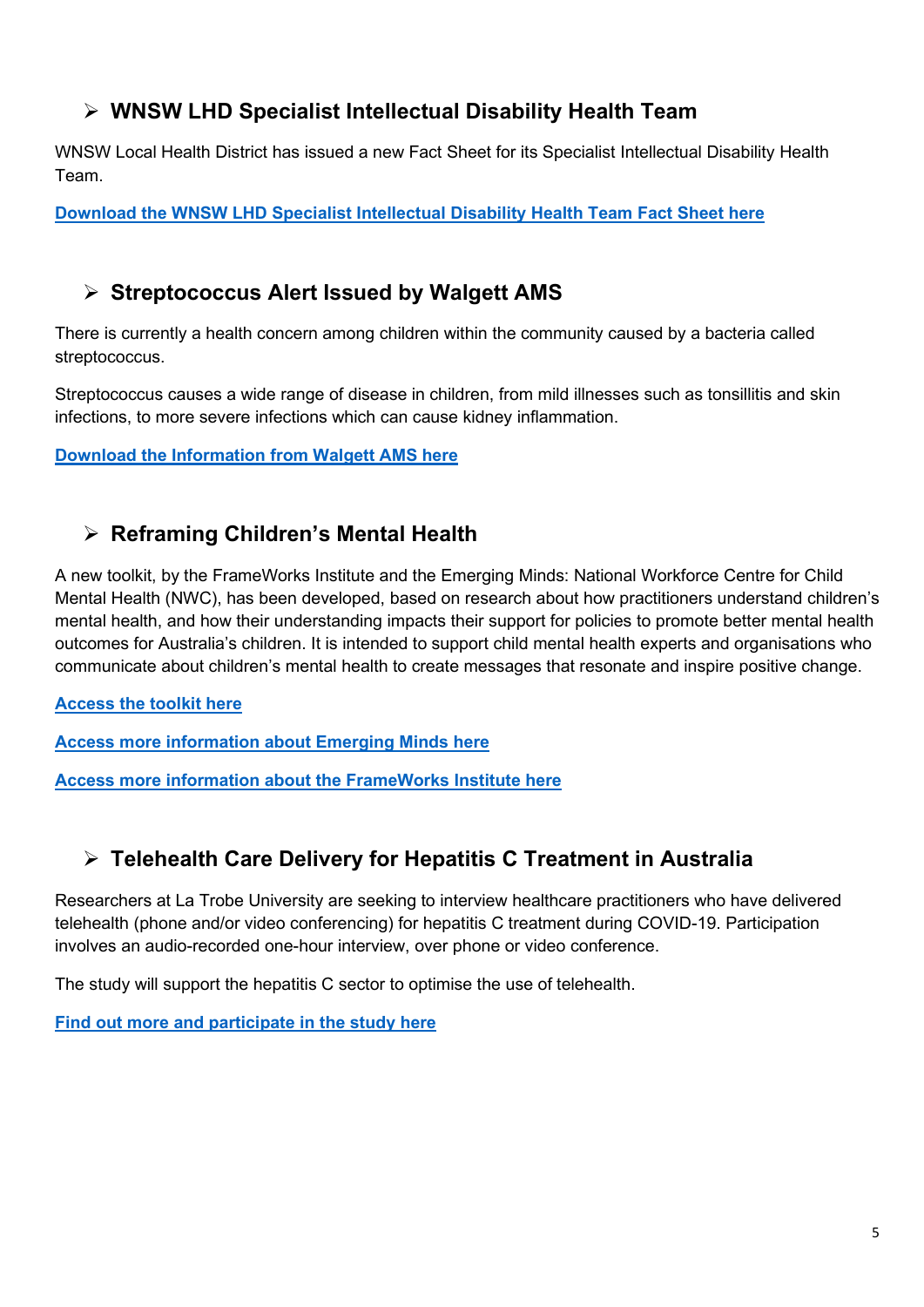# **WEBINARS**

| <b>Name</b>                                                                                         | <b>Date</b>                                                      | <b>About</b>                                                                                                                                                                                                                     | <b>Link</b>          | <b>Cost</b> |
|-----------------------------------------------------------------------------------------------------|------------------------------------------------------------------|----------------------------------------------------------------------------------------------------------------------------------------------------------------------------------------------------------------------------------|----------------------|-------------|
| Companion<br>Training for<br>Seasons for<br><b>Growth Children</b><br>and Young<br>People's Program | Thursday 8<br>April 2021<br>from 10am<br>$-4pm$                  | Grow your Professional Learning<br>and foster resilience and wellbeing<br>in the children and young people in<br>your care.                                                                                                      | <b>Register here</b> | Free        |
| Diagnosis &<br>Management of<br>PTSD in<br>Emergency<br><b>Service Workers</b>                      | Thursday 8<br>April 2021<br>at 6pm                               | This workshop has been designed<br>with a focus on GPs, to diagnose<br>patients with acute stress disorder,<br>post-traumatic stress disorder and<br>other comorbidities.                                                        | <b>Register here</b> | Free        |
| Eat better, feel<br>better, get better                                                              | Thursday 8<br>April 2021<br>at 7:00pm                            | This webinar will explore how<br>eHealth technologies can be used<br>to span the gap in access to<br>personalised nutrition and improve<br>nutrition related health and well-<br>being.                                          | <b>Register here</b> | Free        |
| Companion<br>Training for<br>Seasons for<br><b>Growth Children</b><br>and Young<br>People's Program | Friday 9<br>April 2021<br>from 10am<br>$-4pm$                    | Seasons for Growth is an evidence-<br>based, early intervention program<br>that strengthens emotional<br>wellbeing of children and young<br>people who are dealing with<br>changes in their life                                 | <b>Register here</b> | Free        |
| <b>Active Script List</b><br><b>Panel Discussion</b>                                                | Tuesday 13<br>April 2021<br>at 6:30pm                            | Join the Australian Digital Health<br>Agency at this webinar to learn<br>more about the roll-out of the<br>Active Script List and what you<br>need to know to assist your<br>patients' access to their<br>medicines via the ASL. | <b>Register Here</b> | Free        |
| Seasons for<br>Growth: Children<br>& Young People's<br>Program                                      | Thursday<br>15 April<br>2021 from<br>9am -<br>3:30 <sub>pm</sub> | Seasons for Growth is an<br>evidence-based, early<br>intervention program that<br>strengthens emotional wellbeing<br>of children and young people<br>who are dealing with changes in<br>their life                               | <b>Register Here</b> | Free        |
| Webinar:<br>Assessment and<br>Management of<br>Concussion                                           | Thursday<br>April 15<br>2021 at<br>6pm                           | Learn about how to assess and<br>manage concussion using the<br><b>Sports Concussion Assessment</b><br>Tool 5 in this webinar developed<br>by ACSEP, Dr Sharon Stay and<br>Dr Martin Raftery.                                    | <b>Register Here</b> | Free        |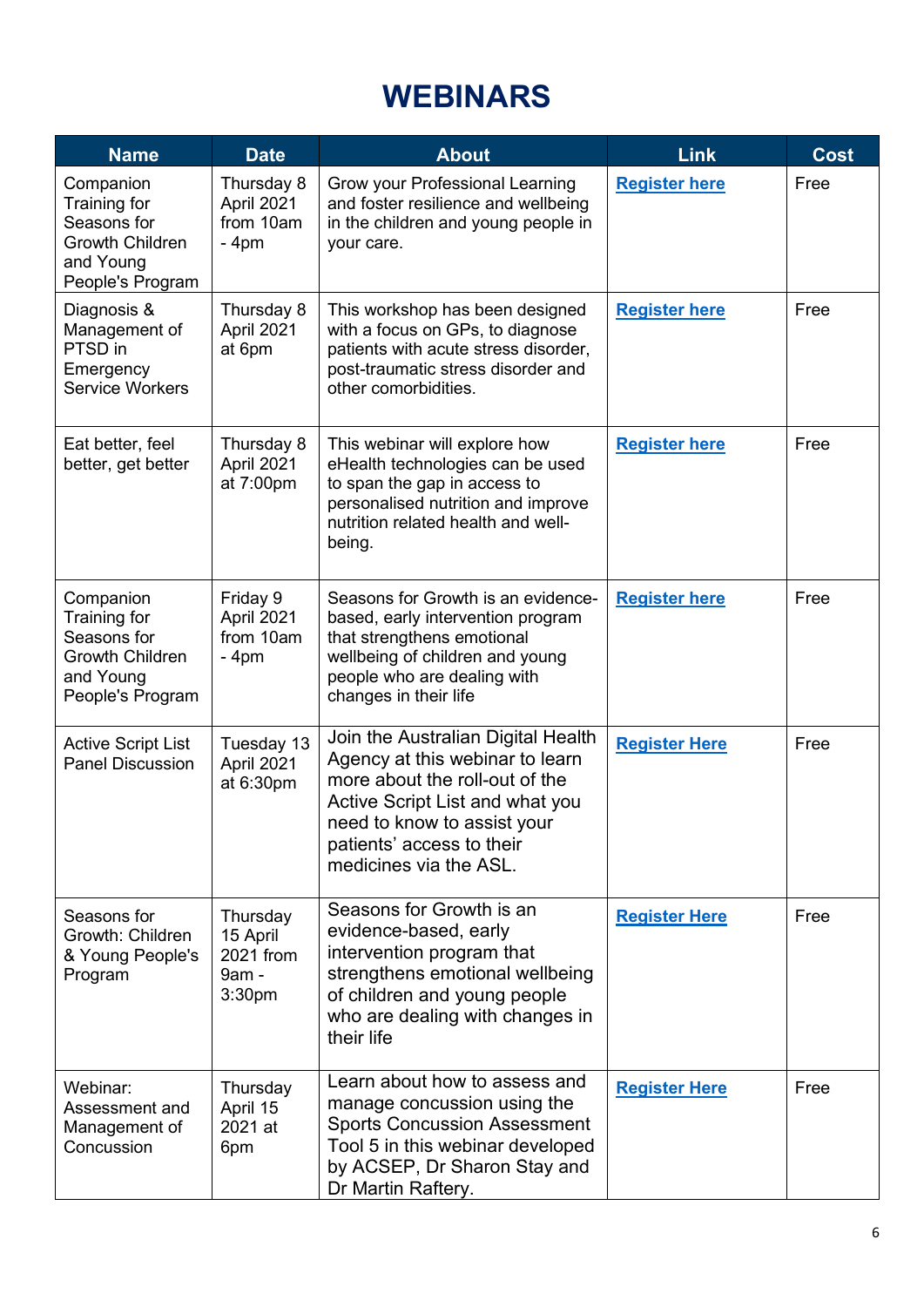| <b>Name</b>                                                                                                                       | <b>Date</b>                                                          | <b>About</b>                                                                                                                                                                                                                                                                                                                                                                                                                              | Link                 | Cost                                                              |
|-----------------------------------------------------------------------------------------------------------------------------------|----------------------------------------------------------------------|-------------------------------------------------------------------------------------------------------------------------------------------------------------------------------------------------------------------------------------------------------------------------------------------------------------------------------------------------------------------------------------------------------------------------------------------|----------------------|-------------------------------------------------------------------|
| <b>Basic</b><br>Cardiopulmonary<br>Resuscitation<br>(CPR) Training for<br>GPs, Registrars<br>and Practice<br><b>Nurses</b>        | Saturday<br>17 April<br>2021 from<br>$9:00$ to<br>11:00am            | This course describes the skills<br>and knowledge required to<br>perform CPR in line with the<br><b>Australian Resuscitation Council</b><br>(ARC) Guidelines. All<br>candidates are required to<br>successfully complete a written<br>and practical assessment<br>(including performing at least<br>two minutes of uninterrupted<br>CPR on an infant and an adult<br>resuscitation manikin, which will<br>require kneeling on the floor). | <b>Register Here</b> | Free                                                              |
| <b>Basic</b><br>Cardiopulmonary<br><b>Resuscitation</b><br>(CPR) Training for<br>GPs, Registrars<br>and Practice<br><b>Nurses</b> | Saturday<br>17 April<br>2021 from<br>12:00 to<br>2:00 <sub>pm</sub>  | This course describes the skills and<br>knowledge required to perform<br>CPR in line with the Australian<br><b>Resuscitation Council (ARC)</b><br>Guidelines. All candidates are<br>required to successfully complete a<br>written and practical assessment<br>(including performing at least two<br>minutes of uninterrupted CPR on<br>an infant and an adult resuscitation<br>manikin, which will require kneeling<br>on the floor).    | <b>Register Here</b> | Free                                                              |
| <b>Basic</b><br>Cardiopulmonary<br>Resuscitation<br>(CPR) Training for<br>GPs, Registrars<br>and Practice<br><b>Nurses</b>        | Saturday<br>17 April<br>2021 from<br>$2:30$ to<br>4:30 <sub>pm</sub> | This course describes the skills and<br>knowledge required to perform<br>CPR in line with the Australian<br><b>Resuscitation Council (ARC)</b><br>Guidelines.                                                                                                                                                                                                                                                                             | <b>Register Here</b> | Free                                                              |
| 2021 Wound<br>Management<br><b>Update Bathurst</b>                                                                                | Monday 19<br>April 2021<br>at 8am                                    | The course is designed for<br>registered and enrolled nurses from<br>all health sectors, as well as for<br>clinicians working in Allied Health,<br>Podiatry and Pharmacy. This is an<br>interactive program which<br>incorporates focused group<br>discussion and small group case-<br>study based activity.                                                                                                                              | <b>Register Here</b> | <b>ACN</b><br><b>Members</b><br>\$410<br>Non-<br>members<br>\$455 |
| Assessment and<br>Management of<br>Concussion                                                                                     | Tuesday<br>April 20<br>2021 at<br>6pm                                | Learn about how to assess and<br>manage concussion using the<br><b>Sports Concussion Assessment</b><br>Tool 5 in this webinar developed by<br>ACSEP, Dr Sharon Stay and Dr<br>Martin Raftery.                                                                                                                                                                                                                                             | <b>Register Here</b> | Free                                                              |
| Assessment and<br>Management of<br>Concussion                                                                                     | Wednesday<br>April 21<br>2021 at<br>6pm                              | Learn about how to assess and<br>manage concussion using the<br><b>Sports Concussion Assessment</b><br>Tool 5 in this webinar developed by<br>ACSEP, Dr Sharon Stay and Dr<br>Martin Raftery.                                                                                                                                                                                                                                             | <b>Register Here</b> | Free                                                              |
|                                                                                                                                   |                                                                      |                                                                                                                                                                                                                                                                                                                                                                                                                                           |                      |                                                                   |